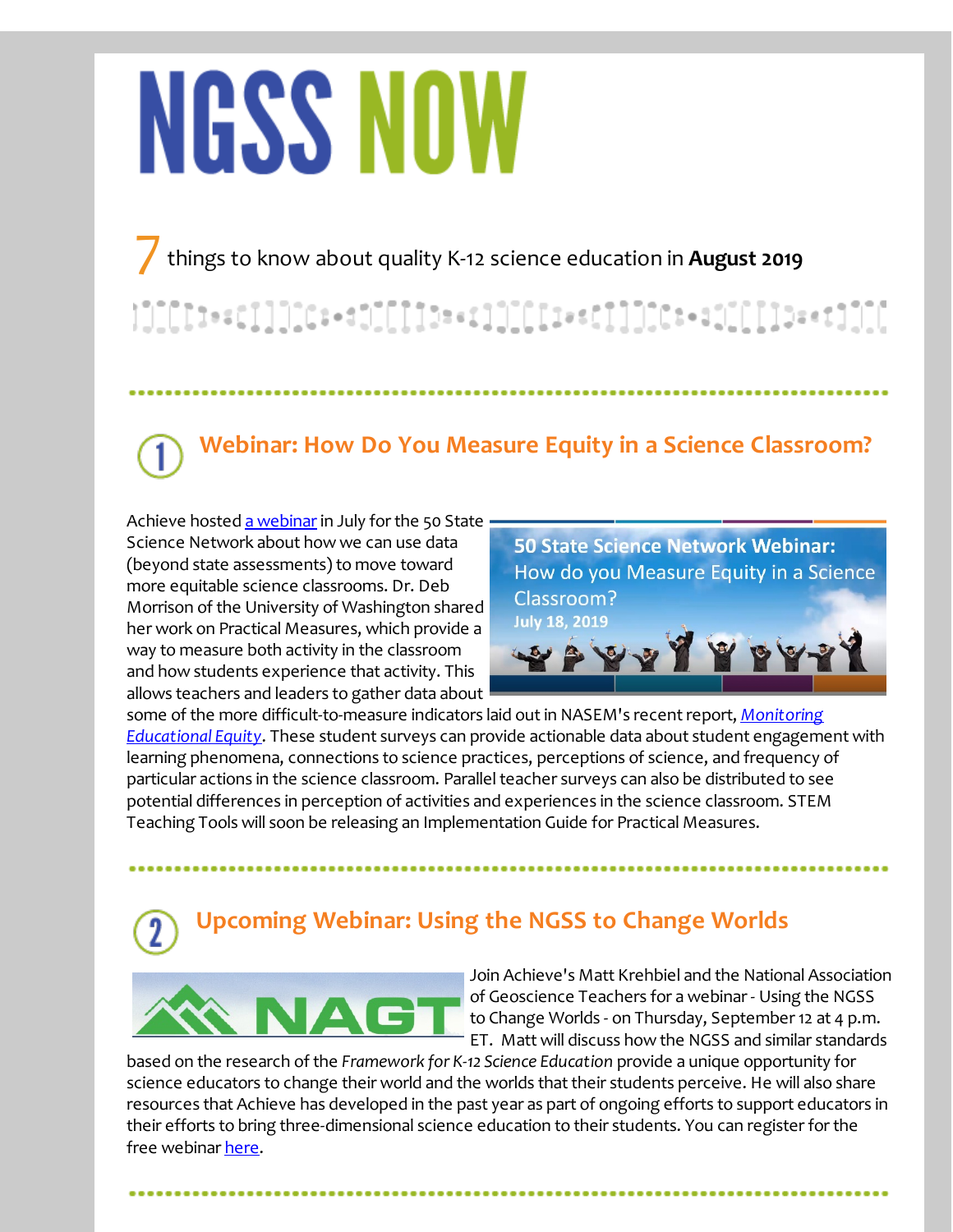#### **Summer Slow Book Chat on Twitter**

**TJ [McKenna](http://r20.rs6.net/tn.jsp?f=001mKiCvy9UeoUge6T12IPWKwwgF3eX3eO1NAM5sJTdfzlORlSFPBT-5OALpiJSOWsRRUJ6yAmYsp1KJjjrBoHZDNbQe35Lph4JQ5nuq9DHIdAaxVWFmx2nH4vNMSxecnHem7iHbwCS2EUN9zZjFes05vMBKWroDkYMUhXmtOjlv3XX1B7VcwICpw==&c=&ch=)** of the University of Connecticut and ngssphenomena.com is hosting a slow [book](http://r20.rs6.net/tn.jsp?f=001mKiCvy9UeoUge6T12IPWKwwgF3eX3eO1NAM5sJTdfzlORlSFPBT-5OALpiJSOWsRAq34Gz8B-sI3kWFgCyUTB1ajPFdrbYIUtPGq3AjBmN5inNpWWsou6kOWbHQz47Yh-BE_boSiKyJrx8v3WsXtmp88oNf7qiOYbMXNl88YL0ZbXRtNs82I2UOjChPBgNKvwJWdJrdaVgn_N2tY_OEpFaR4ipJIevvm&c=&ch=) chat on twitter this summer about *How We Teach Science*, a book by John Rudolph, which [examines](http://r20.rs6.net/tn.jsp?f=001mKiCvy9UeoUge6T12IPWKwwgF3eX3eO1NAM5sJTdfzlORlSFPBT-5OALpiJSOWsRIWqgtmcuEWdd6oHhzQHJiQikvOx4vCCzCZsRFFua4BEQFpawnb1EEj8qplOCFmaPQeEFUkSWKA6C2vJG1LIiK7y11Js0M7O9yWMtygCQedQlzUdOQ0e5Fg==&c=&ch=) the history of science education, what's changed, and why it matters. Join the hashtag [#HowWeTeachScience](http://r20.rs6.net/tn.jsp?f=001mKiCvy9UeoUge6T12IPWKwwgF3eX3eO1NAM5sJTdfzlORlSFPBT-5OALpiJSOWsRZ6sBqq8c7dlV4P2yyNk1P-qLwgWs4pWWb28jwiHvvKLe4ZSAaf3J4aPQ08cM_zPFAwY2j4xpukuBDyqZBScIvoKGE6JpvdnsoUMJiKZGjwdeUJavxDMFFGAF60HY5LdD2bHrBr7QVbZLkpvAZNK7G9RMKClA9ooNOj_6dUksZjc=&c=&ch=) twice a month on Twitter to follow the conversation or participate in the online book club. If you're interested in another book study targeted to science educators, check out this [opportunity](http://r20.rs6.net/tn.jsp?f=001mKiCvy9UeoUge6T12IPWKwwgF3eX3eO1NAM5sJTdfzlORlSFPBT-5OALpiJSOWsR-0U5hJJbTUHwirTaqub0PC0X1N4ERb_qZHHj1gQNPR6FMMirHCtRcGrkRtxGpyFdQmyzDn-4w5QSrc3ESm9E7xR5PQXglULGbeCr2jZEjmLwn1ASr1GKNGrphvzuarFl5FXJNTCojDQ8HZeWaZCvG_gzvGfcqb_8j5lu44jJxo4=&c=&ch=) to read and discuss *How Climate Change Comes to Matter*.



#### **Blog Post: Modeling How Students Can Share Ideas and Make Sense of Phenomena**



Aaron Mueller, a science educator in Naperville, Illinois and member of Achieve's Science Peer Review Panel, [writes](http://r20.rs6.net/tn.jsp?f=001mKiCvy9UeoUge6T12IPWKwwgF3eX3eO1NAM5sJTdfzlORlSFPBT-5OALpiJSOWsRXJNdBIMtWXQMaWgweeU1SHSQ8Sfmu3UQzKJoLnBUSG4I-sOo5R9GmE8GX7vc7rnm_MEI3bzi1WMlL6OH-5GEsAg4GZwEJGboO7WyE1aSWjC5KxGQACr4jNwKxgINiv_FBRAUP_nde_ccypHynVGw4n-B_hyJNYbOwNt1S8s5Ng2z9tCovq5ZRMJ5fqDFmGpzPaUXp-MfIcFB2_F1EVMGIldXlJf02MGP5QklagaCaAAiE3hMd4LELg==&c=&ch=) on the NSTA Blog about the importance of building student confidence in sensemaking in the beginning of the year in a science classroom. He emphasizes creating an atmosphere where students feel comfortable sharing their ideas, are unafraid of saying the "wrong" thing, actively engage in discourse, and have ownership in their own science learning.

### **Equitable Access to Science Education in California**

The California Science Teacher Association released a [paper](http://r20.rs6.net/tn.jsp?f=001mKiCvy9UeoUge6T12IPWKwwgF3eX3eO1NAM5sJTdfzlORlSFPBT-5OALpiJSOWsRcfXjBkKbkLrXI63jjFvgjXegLdQLOPU1wwNgxWTvG84pAF9lc2EsU1uFmhNPKXRL4EyudwBIQEFouwsjq02H9PZpENTDDhz0kLs3vb_qDcQvhxdo2XywYSxD7wsC3o1yTrYw8TwpmC8-5yrUVNgGGqpN5-6GqQLT&c=&ch=) that details the challenges of bringing equitable access to science education to all California students. The paper includes information about student needs and barriers to equitable access, teachers' needs to improve practice in support of underrepresented students, why district and school leaders must make equitable access to science education a top priority, and ends with providing recommendations for school district administrators and principals to move their science programs toward providing equitable access to all students.



#### **Back to School: Resources Reminder** 6

As we gear up to begin another school year, don't forget about these great resources that are freely available to support high-quality, three-dimensional science learning!

- NGSS [Parent](http://r20.rs6.net/tn.jsp?f=001mKiCvy9UeoUge6T12IPWKwwgF3eX3eO1NAM5sJTdfzlORlSFPBT-5GR59exj_fPkHFuzBnRJUbKMHnLHkY_7w3y5rPjH97NPr28MNR5KNZOmzEHvyg8pg_Kk0H8qLThGzsM_MwDjh6sdKD8utxjTHhWrI98tAraHl2RLVNViALohZt42kKmaWUGP-ARPuKKTWI8nfRhzzuE=&c=&ch=) Guides: A suite of parent resources (also available in Spanish) that illustrate how the standards are a powerful foundation to help students build a cohesive understanding of science over time. The parent guides are available for Grades K-2, Grade 3-5, Grades 6-8, and Grades 9-12.
- NGSS [Overview](http://r20.rs6.net/tn.jsp?f=001mKiCvy9UeoUge6T12IPWKwwgF3eX3eO1NAM5sJTdfzlORlSFPBT-5P-Ob3HNH6KaULW1__pGPYZw1OwjNIkrFHD0IOhxrkF0eTS7LjVZ3kuxKyXCVN6vnUNfuCLahYAaBa4uzTz8xdvJfF8P3HvE6gEQTAfjlyWpj9ILNprfA0IZD_EHJSQHIDJ-n5f8Vdz1nn8Ng1j8ALDc2Igv2m4ySpTfYUMi81urks8J49-_r3k=&c=&ch=) for Principals: This document introduces principals to the NGSS and provide a general overview of the key instructional and conceptual shifts required by the NGSS.
- NGSS [Appendices](http://r20.rs6.net/tn.jsp?f=001mKiCvy9UeoUge6T12IPWKwwgF3eX3eO1NAM5sJTdfzlORlSFPBT-5LwinRhLX9Brd4lBnvL5PeMi8dxiYddj-DONMWiChKuVgJvq7-kRGJpeLGv6rikH5j_TFKWKIZTw1sO9NF68eAWtFQxNO0RrDaBJZibhWYDZA4DsNF7UePvaq1ikfO4VQg7FDj_tHw8cVsZvlkAXc5iKR8QyFGz5-2OWh63ZzeIr&c=&ch=): The NGSS Appendices provide a wealth of background and detail about the